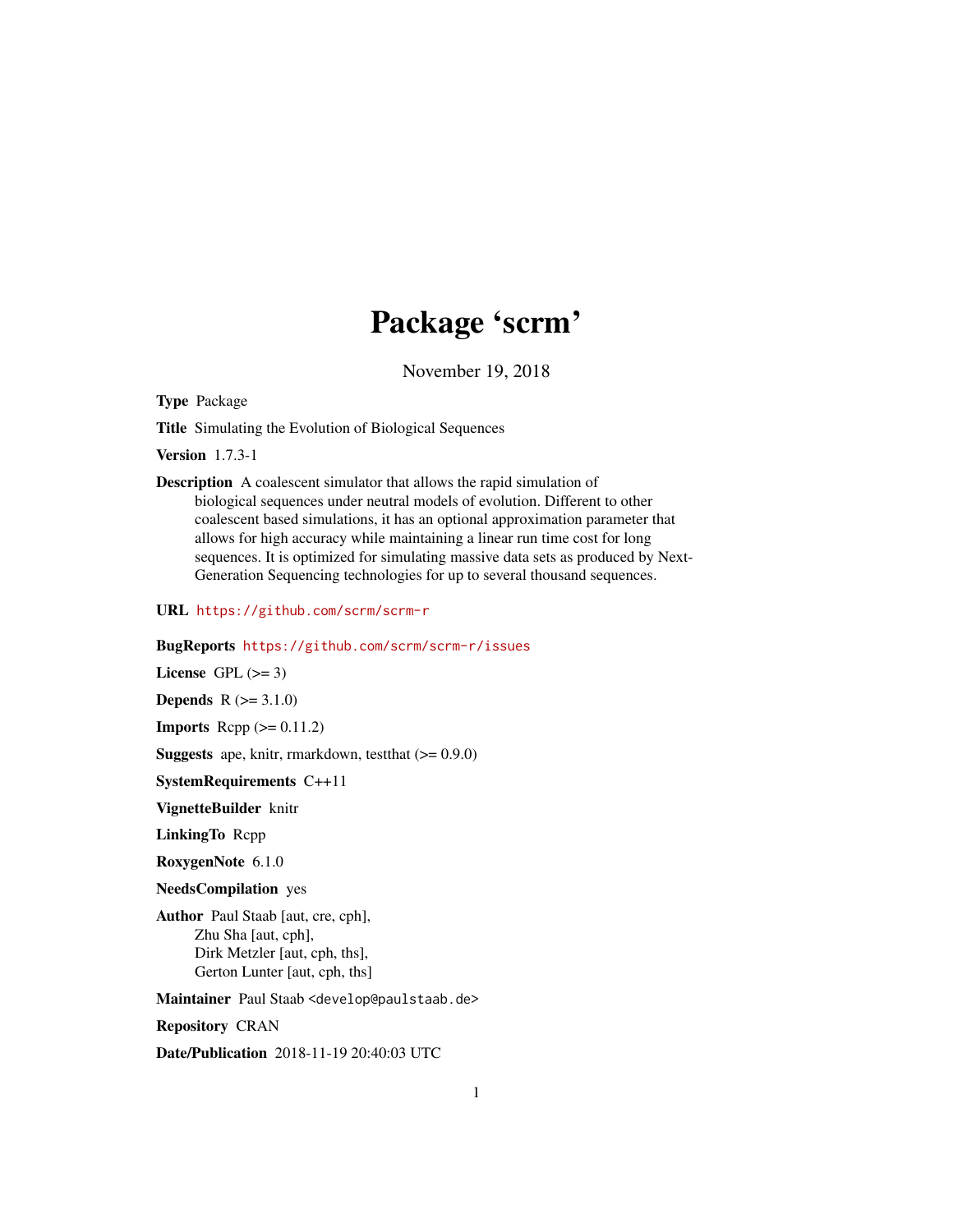# <span id="page-1-0"></span>R topics documented:

#### **Index** [4](#page-3-0)

scrm-package *Simulating the evolution of biological sequences*

#### Description

The Sequential Coalescent with Recombination Model (SCRM) is an approximation of the Ancestral Recombination Graph. It can be used to simulate the neutral evolution of chromosomes/biological sequences subject to possibly complicated population structure. The program *scrm* is an implementation of this model that is designed to act as an drop-in replacement for the widely adopted coalescent simulator *ms*. This package contains *scrm* along with an R interface.

#### Author(s)

Paul Staab, Zhu Sha, Dirk Metzler & Gerton Lunter

Maintainer: Paul Staab <develop@paulstaab.de>

## See Also

- [scrm](#page-1-1) for details on how to use *scrm*,
- vignette('scrm-Arguments') for an overview of command line arguments and
- vignette('scrm-TreesForApe') for an example on using genealogies simulated with *scrm* with package 'ape'.

<span id="page-1-1"></span>scrm *Simulate the evolution of biological sequences*

#### Description

This function provides an interface for calling *scrm* from R. The command line options are passed via the args argument. The vignette 'scrm-Arguments' contains details about the available options. Summary statistics are converted into an R format. Additionally, there is an option to write the original command line output into a file.

#### Usage

scrm(args,  $file = "")$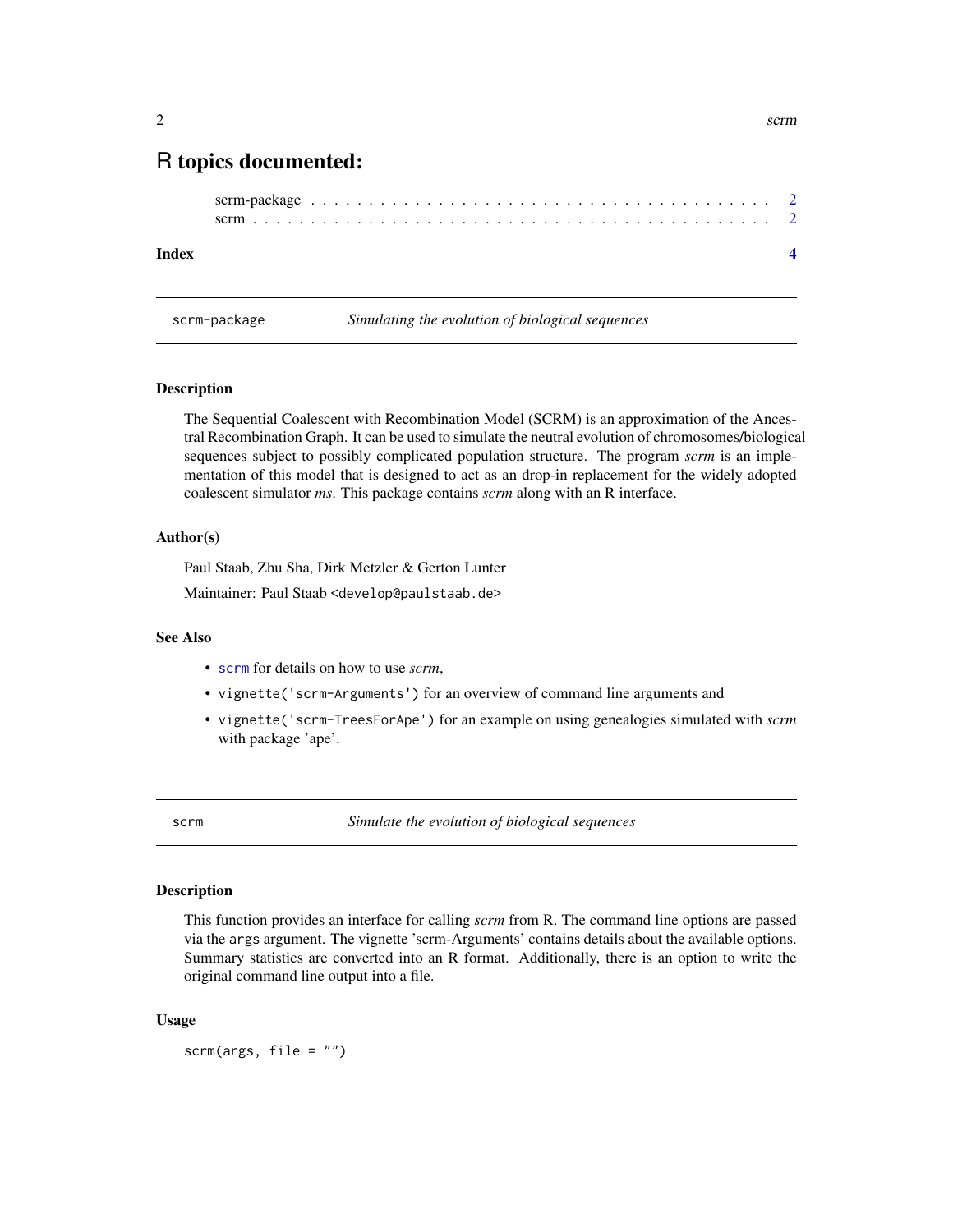#### <span id="page-2-0"></span>scrm 3

#### Arguments

| args | A string containing the command-line arguments for scrm. Look at scrms vi-<br>gnette for a description of available arguments. |
|------|--------------------------------------------------------------------------------------------------------------------------------|
| file | If provided, scrm will additionally write it is output into a file with the given file.<br>using an ms-like text output.       |

#### Value

A named list of summary statistics. Most summary statistics are again a list, where each entry contains the value for one locus. For the site frequency spectrum, the summary statistic is a matrix, where each row contains the spectrum for one locus.

# Seeding

The R version of scrm uses random number from R's random generator. Therefore, the '-seed' argument of the command-line version will be ignored, and no seed is given in the output. Use the R function set. seed prior to calling this function to ensure reproducibility of results.

#### See Also

- vignette('scrm-Arguments') for an overview of command line arguments and
- vignette('scrm-TreesForApe') for an example on using genealogies simulated with *scrm* with package 'ape'.

### Examples

```
set.seed(789)
# 5 Chromosomes with 100 bases each with recombination and mutation
sum_stats <- scrm('5 1 -r 3.1 100 -t 1.5 -T -L')
str(sum_stats)
```

```
# Simulate the site frequency spectrum at 3 loci. For each locus
# 10 Chromosomes of 1Mb length are sampled from two populations with
# migration inbetween.
scrm('10 3 -r 400 1000000 -l 100000 -I 2 4 6 0.5 -t 300 -oSFS')$sfs
```